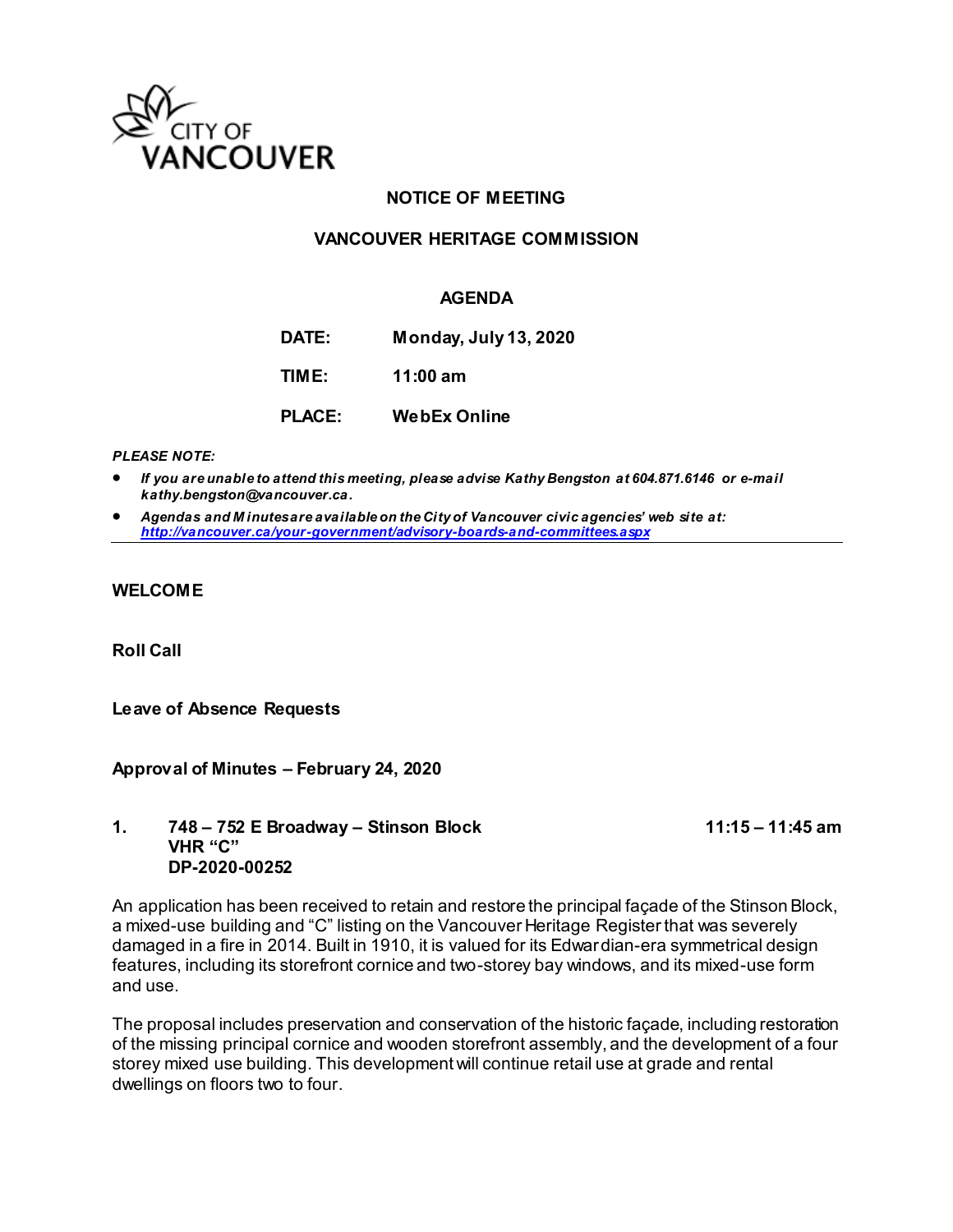The heritage façade will receive long-term protection through a Restoration Covenant that will both ensure the restoration strategy for the façade and also require issuance of a Heritage Alterations Permit for any changes to the exterior. This Covenant will be registered on title in perpetuity. The development is within the permitted conditional FSR of the C-2C zoning.

Due to the poor condition of the fire-damaged building, a Building Permit has been issued for the demolition of the building with the retention of the front façade, in advance of the issuance of the Development Permit for this project (DP-2020-00252).

| <b>Issues:</b> | Proposed Conservation Strategy and Plan                                                                                                                                 |
|----------------|-------------------------------------------------------------------------------------------------------------------------------------------------------------------------|
| Staff:         | Amber Knowles, Heritage Planer<br>Miguel Castillo Urena, Development Planner                                                                                            |
| Applicant:     | James Evans, jaevans@shaw.ca<br>Ryan Martin, Stuart Howard Architects, rmartin@stuarthoward.com<br>Donald Luxton, Donald Luxton and Associates, donald@donaldluxton.com |
|                | Attachments: Conservation Plan and Statement of Significance, Development and<br>Conservation Proposal (pdf file will be provided separately)                           |

# **2. 1074 – 1078 Cardero St. – Cardero Grocery and 11:45 – 12:20 pm Fleming Residence VHR "B" DP-2019-01009**

An application has been received to retain and rehabilitate the Cardero Grocery and the Fleming Residence, two neighbouring buildings on one lot at the corner of Cardero Street and Jepson-Young Lane in the West End. Both buildings are "B" listings on the Vancouver Heritage Register. The Cardero Grocery is a two-storey mixed-use building built in 1902 and the Fleming Residence is a two-storey residential building built in 1908. They are both valued for their Edwardian-era features, their role in the development of the West End, and their association with early businesswoman, Kate Fleming.

The proposal is for the construction of an addition across the rear of both buildings. To accommodate this addition, both buildings would be moved closer to the front property line and the entry staircase for the Fleming Residence would be inset into the front porch. The development will include five rental units and the continuation of a grocery store use at grade in the Cardero Grocery building.

The heritage buildings will receive long-term protection through a Restoration Covenant that will both ensure the restoration strategy for both buildings and also require issuance of a Heritage Alterations Permit for any changes to the exterior. This Covenant will be registered on title in perpetuity. The development is within the permitted conditional FSR of the RM-5 zoning, but is seeking a site area relaxation to 73% (from 50% permitted, 58% existing) to accommodate both heritage buildings and the conditional 1.50 FSR.

Issues: Proposed heritage strategy, specifically moving forward and inset staircase Compatibility of addition